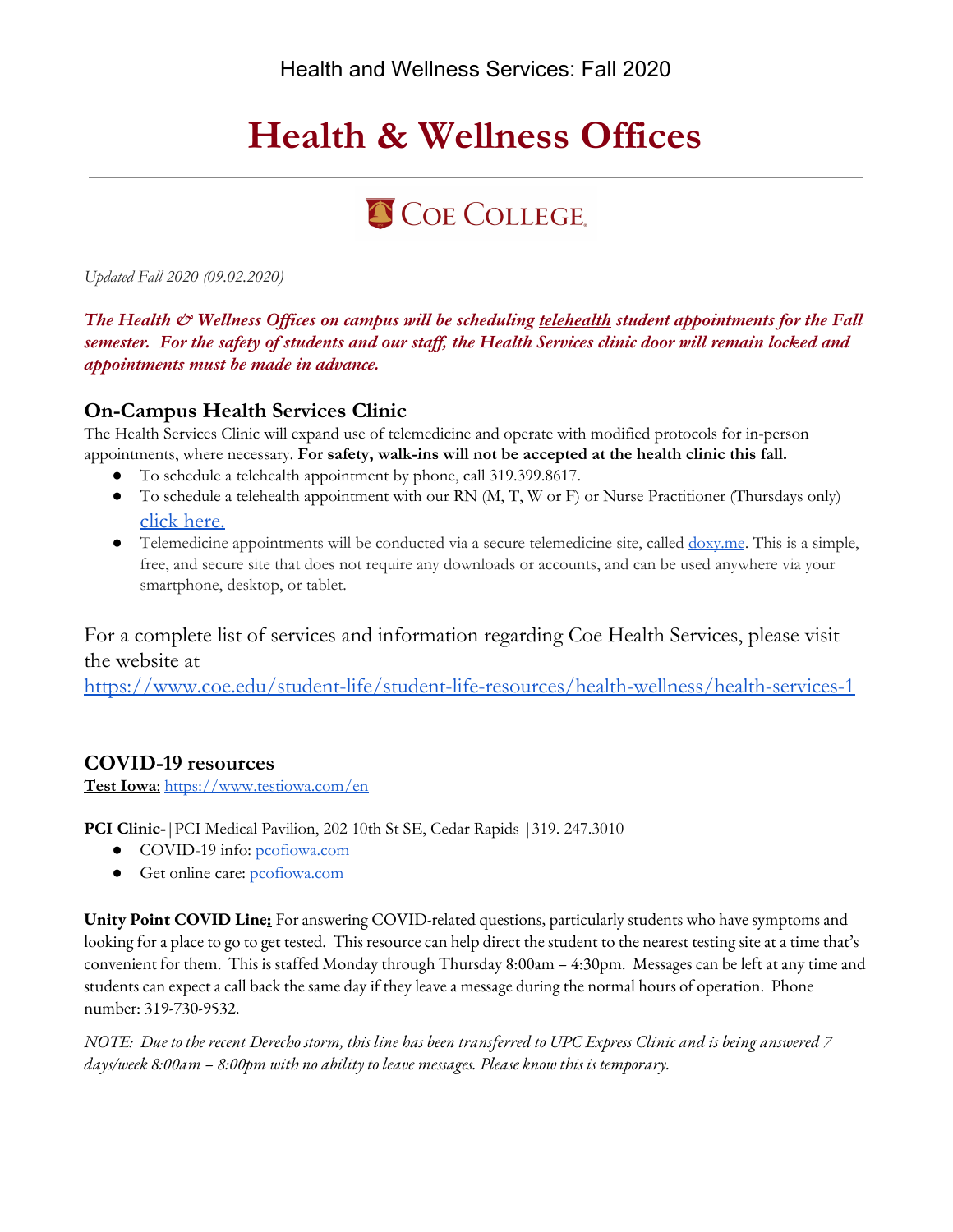**Unity Point Urgent Care:** Walk-in clinic. Each of these sites will see students in person to evaluate for COVID testing, and if necessary, perform the COVID sample collection. Additionally, on this website, students can book their appointment time[.www.unitypoint.org/cedarrapids/walk-in-care.aspx.](https://nam12.safelinks.protection.outlook.com/?url=http%3A%2F%2Fwww.unitypoint.org%2Fcedarrapids%2Fwalk-in-care.aspx&data=02%7C01%7CErica.Earl%40unitypoint.org%7C491b279b61d64135c20e08d84a943551%7Cab214bcd9b9741bbaa9d46cf10d822fd%7C0%7C0%7C637341347698006181&sdata=yW96hD98zcKufIDm9U8YK%2BG6tpTFz71Tw6GfujWBZJc%3D&reserved=0)

- **Unity Point Clinic Urgent Care – Marion |** 2992 7th Ave, Marion | 319.730.8300
	- Clinic hours: Mon.-Fri. 8 AM- 8 PM, Sat.-Sun. 8 AM-3PM
- **UnityPoint-Westside Urgent Care |** 2375 Edgewood Rd SW, Cedar Rapids| 319.396.1983
	- Clinic hours: Mon.-Fri. 8 AM- 8 PM, Sat.-Sun. 8 AM-3PM

**Unity Point Clinic Express at Peck's Landing:** Walk-in clinic located in Hiawatha. This location will see students in-person to evaluate for COVID testing. Currently testing is not performed at this site; however, they will coordinate for the student to get the test done ata nearby location. Testing will be available at this location soon! Hours of operation are 8:00am – 8:00pm, 7 days a week, 365 days a year. Phone number: 319-393-0178.

**After-hours UnityPoint My Nurse COVID19 Hotline:** For answering COVID-related questions, particularly students who have symptoms after other resources are closed. Phone number: 800-424-3258.

**COVID-19 support group**- We know how difficult it can be while in Isolation or quarantine and want to share with you another opportunity to connect with others in a similar situation. We will begin a weekly support group for Coe Students who are in isolation and quarantine related to COVID-19. This will be a place to share information about your experience, feel supported and have an opportunity to connect with others.

This is **FREE** to join and you are under no obligation to participate. The group will be facilitated by our community partner, Tanager Place. This group will take place **every Wednesday, from noon- 1pm.** 

To join: <https://us04web.zoom.us/j/78649629821?pwd=am9Rb2V0SEhrUFNabXJJV3U1VDFTUT09>

Password: Xn69Ss

Please note: This group is NOT intended for medical advice or questions related to medical needs. If you have medical related questions or needs, please contact [covid@coe.edu](mailto:covid@coe.edu) or one of our community health resources.

If you wish to seek individual counseling support, please refer to Mental health and Counseling resources in this document for more options.

## **General health resources information**

If you are a student needing any kind of health services (mental health or physical health) and are underinsured or do not have health care coverage, you still may utilize many of the free or sliding fee scale clinics in the area. Please refer to the Coe College website to learn more, review the information below or contact Director of Health and Wellness Emily Barnard (*ebarnard* (*a*)*coe.edu*) with questions.

If you need to speak with someone immediately or have an emergency...

- If you are on campus, contact campus safety and security at 319.399.8888.
- If you are off campus, go to the emergency room or call 911. You also can call Foundation 2, Crisis Services at 319.362.2174 or 800.332.4224.

### **Insurance**

If you do not have health insurance, the college recommends you go to the Eastern Iowa Health Center, Community Health Free Clinic or His Hands Free Clinic. These offices offer reduced cost or free medical services depending on a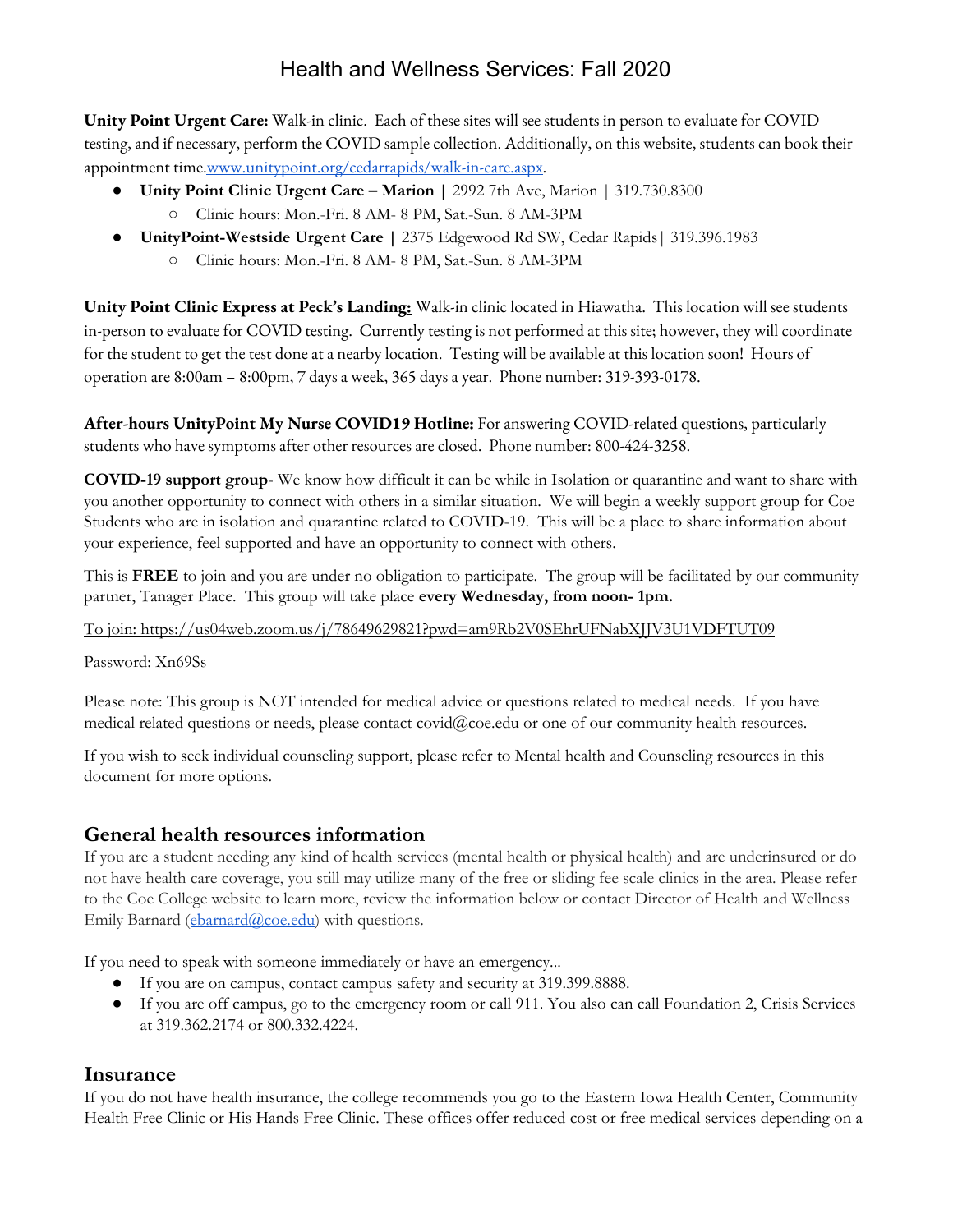person's individual circumstances (if you do not have a medical emergency, we recommend calling ALL offices prior to any visit, as their hours and services may have changed). Most of these resources also have moved to telemedicine appointments allowing you the ability to have an appointment with a health care provider from your place of residence**.**

If you have any illness symptoms consistent with COVID-19, or you have had contact with a person with COVID-19, please call ahead before visiting a medical facility. Proper screening and assessment will occur over the phone, and you'll then be advised on next steps. These precautions are important, as they help protect others from being exposed to the virus.

### **Health resources in the Cedar Rapids area**

*Please Note: This is not a comprehensive list of all providers in the area.*

#### **Reduced cost/free medical resources**

- **Eastern Iowa Health Center** | 1201 3rd Ave SE, Cedar Rapids |319.730.7300
- **Community Health Free Clinic |** 947 14th Ave. SE, Cedar Rapids |319.363-0416
- **His Hands Free Clinic |** 400 12th St. SE, Cedar Rapids, IA 52403 | 319.862.2636

**In addition to the free and reduced clinics above, if you have access to medical insurance,** we encourage you to utilize the numerous community resources below (this is not an all-inclusive list of availability in the Cedar Rapids area).

#### **Walk-in/urgent care medical clinics (at your own expense)**

**Mercy Clinics**

- **● Mercy Care North |** 5264 Council St. NE | 319.221.8444
- **● Mercy Care South |** 2815 Edgewood Road SW | 319.221.8695
- **● Mercy Care Marion Urgent Care |** 3701 Katz Drive, Marion | 319.373.3022

Mercy offers patients access to a local Mercy health care provider from the comfort of their home through Mercy's MyChart mobile *app. Learn more abou[t](https://www.mercycare.org/services/video-visit/) [video](https://www.mercycare.org/services/video-visit/) visits.*

#### **Unity Point Clinics**

- **● Unity Point Clinic – Express (Peck's Landing) |** 1940 Blairs Ferry Road, Suite 104 Hiawatha | 319.393.0178
- **● Unity Point Clinic Urgent Care – Marion |** 2992 7th Ave, Marion | 319.730.8300
- **UnityPoint-Westside Urgent Care |** 2375 Edgewood Rd SW, Cedar Rapids| 319.396.1983

No primary care physician? If you do not have a primary care physician, call 319.730.9532 for screening and advice on next steps. This could include an appointment at the Respiratory Illness Clinic and/or a telephonic visit with a primary care *physician.*

#### **Other urgent care clinics**

- **● PCI Specialty Care Now (first floor) |** 202 10th St. SE | 319.396.9097
- **● Immediate Care Center |** 6911 C Ave. NE | 319.832.1463
- **● UI QuickCare (three locations in Iowa City and North Liberty) |** Visit their [website](https://uihc.org/ui-quickcare) for [locations,](https://uihc.org/ui-quickcare) hours and contact [information.](https://uihc.org/ui-quickcare)

#### **Emergency rooms (open 24 hours per day)**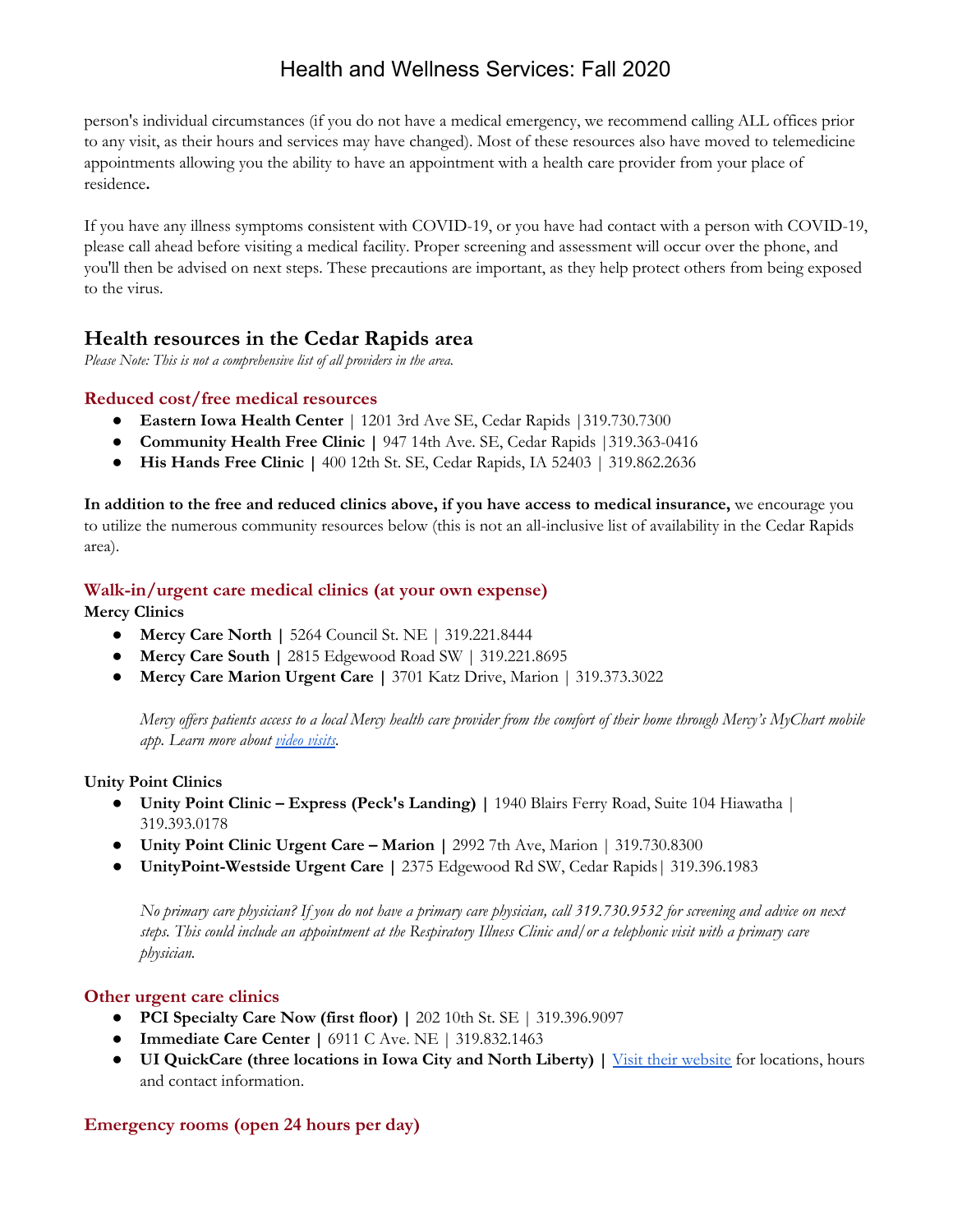- **St Luke's Hospital |** 1026 A Ave. NE | 319.369.7105
- **Mercy Hospital |** 701 10th St. SE | 319.398.6041

## **Mental Health and Counseling services**

Coe provides free short-term counseling services to current students. Students' mental health and physical well-being are essential to their academic success as well as their personal, social and emotional growth. To ensure access to and ongoing continuity of care in the current unprecedented circumstances, all counseling services via on-campus personnel and our community partners will be delivered via teletherapy during the fall 2020 term. Several options are available to meet students' individual needs.

#### **Crisis Services: If you need to speak with someone immediately or this is an emergency**...

- If you are on campus, contact Campus Safety & Security at 319.399.8888.
- If you are off campus, go to the emergency room or call 911. You also can call Foundation 2, Crisis Services at 319.362.2174 or 800.332.4224.

#### **Short-term counseling resources for Coe students** (FREE for Coe students)

- Emily Barnard [\(ebarnard@coe.edu](mailto:ebarnard@coe.edu)), Melea White ([melea.white@coe.edu](mailto:melea.white@coe.edu)), 319.399.8843
- Tanager Place, ( email: [therapyreferral@tanagerplace.org](mailto:therapyreferral@tanagerplace.org) or call 319-286-4503
- Tia Ndoutou, Amani Services, 319.804.0741, provides culturally specific services to students of color
- Abby Michael, 319.540.0080, Riverview Center, sexual assault advocate
- Olson Marriage and Family Therapy Clinic, 319.368.6493 or schedule an [appointment](https://www.olsonmftclinic.com/appointment) online
- *●* TAO Connect is an online therapy assistance platform committed to reducing behavioral health disparities by bringing affordable, effective and accessible treatment. TAO is an online program that increases engagement and improves treatment outcomes for individuals with mental health concerns. This is a 24/7 service available FREE to all students, faculty and staff. When creating an account, you must use your Coe G-Mail account for login. If you would like to learn more about TAO before creating an account, check out this video[:](https://www.taoconnect.org/what_is_tao/us/) [www.taoconnect.org/what\\_is\\_tao/us/](https://www.taoconnect.org/what_is_tao/us/).

#### **Longer-term counseling resources for Coe students**

- St. Luke's Counseling Center | 319.369.7952 | located across the street from campus
- Cedar Centre |319.365.3993 | 1730 1st Ave. NE (0.5 mile from campus)
- Family Psychology Associates | 319.378.1199 | 1221 Center Point Road (1 mile from campus)
- Abbe Center (same-day access with walk-in hours) | 319.398.3562 | 520 11th St. NW (1.8 miles from campus)
- Creative Counseling | 319.284.1514, 3525 Center Point Road NE, Suite C | (2.1 miles from campus)
- You also can reach out to Foundation 2 for crisis support at 319.247.0030 for free 24/7 crisis outreach. *\*Please Note: This is not a comprehensive list of all providers in the area.*

**If you have specific needs for longer-term therapy, or are interested in medication management,** Coe Health Services can help provide referrals to other providers in the community. As part of our partnership with Tanager Place, students also may access a wider array of support offered by their agency. To inquire more about these services, please follow the directions on the attached document or feel free to reach out with questions or concerns.

#### **While we don't recommend online/self-help resources as an exchange for professional in-person meetings,**

we know accessing care may be even more difficult during this time. If you're looking for mental health advice that you can start acting on immediately, check out [www.virusanxiety.com](http://www.virusanxiety.com/) for some great resources and ideas to help you cope.